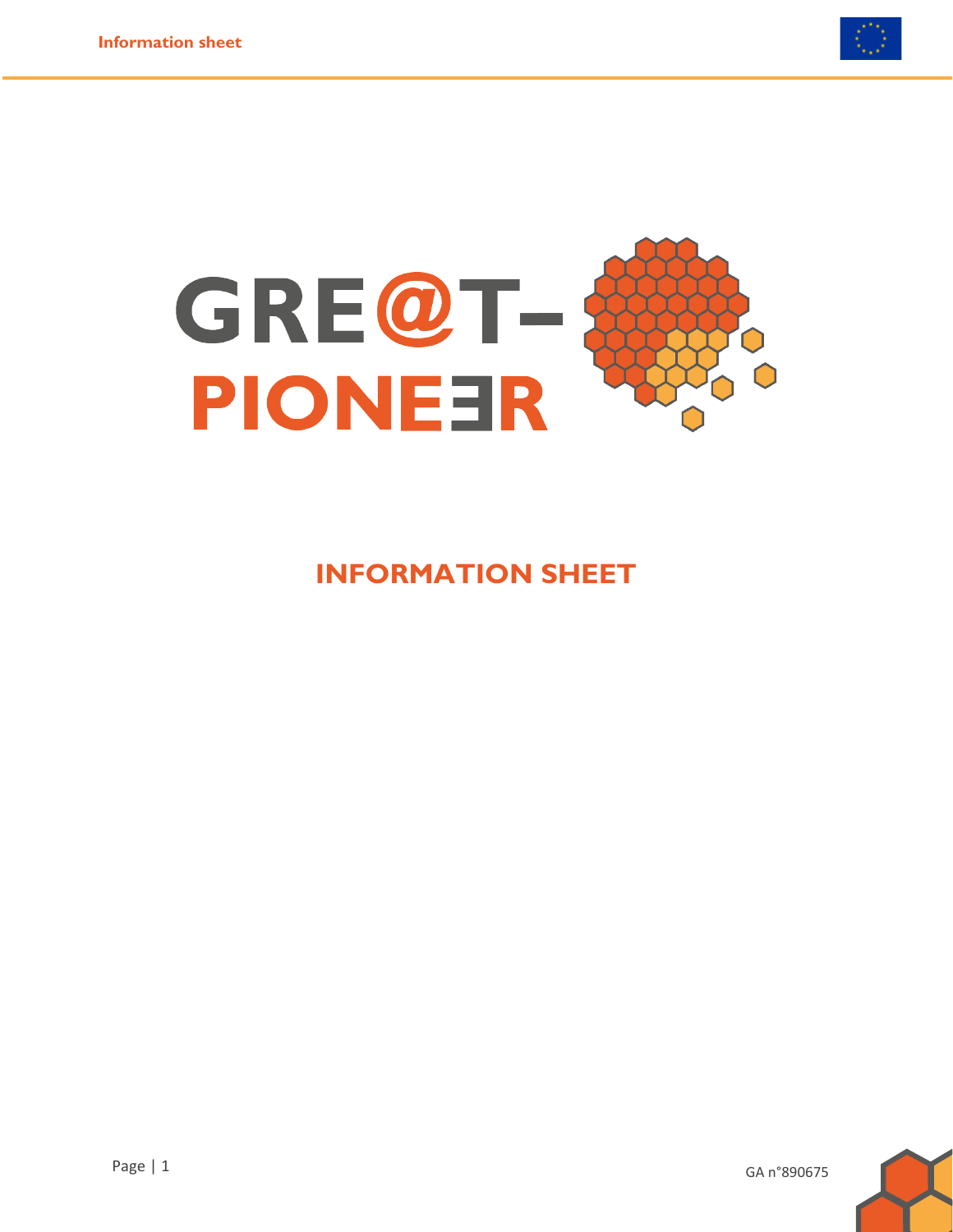

#### **Disclaimer**

The content of this document reflects only the GRE@T-PIONEeR consortium's view. The European Commission is not responsible for any use that may be made of the information it contains.

## **History**

| <b>Date</b>                        | <b>Version</b> | <b>Submitted by</b>        | <b>Reviewed by</b> | <b>Comments</b> |
|------------------------------------|----------------|----------------------------|--------------------|-----------------|
| January<br>28 <sup>th</sup> , 2021 | $N^{\circ}1.0$ | C. Demazière<br>(CHALMERS) |                    |                 |
|                                    |                |                            |                    |                 |
|                                    |                |                            |                    |                 |

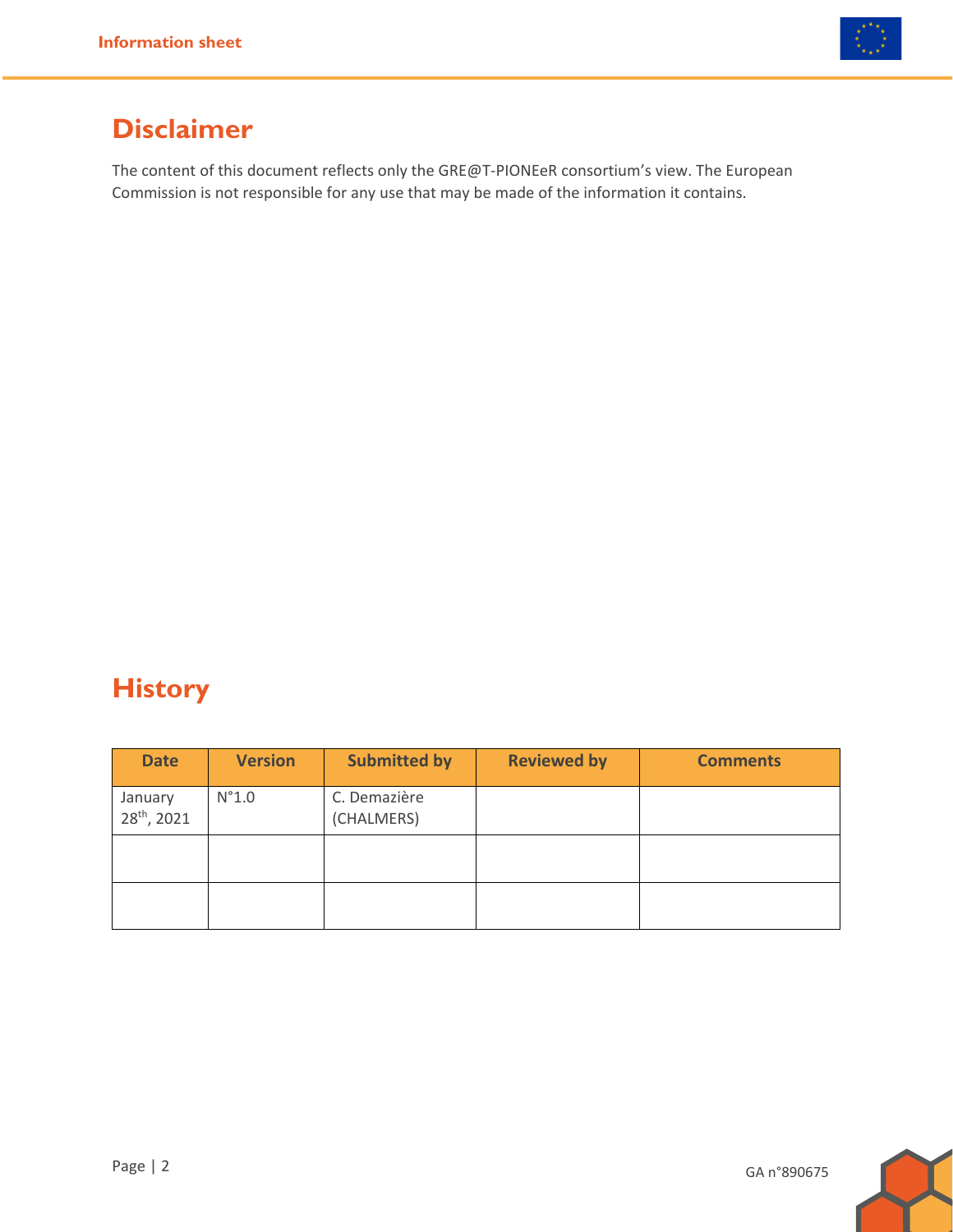

## **Purpose of the project**

The EU-funded GRE@T-PIONEeR project aims at developing a specialized education in reactor physics and nuclear reactor safety for PhD and postdoc students, for nuclear engineers, and taken as advanced courses for MSc students. The education encompasses both theory and hands-on training exercises, the latter heavily relying on the use of research/training reactors and of computer-based modelling environments. The aim is for the students to be able to perform nuclear reactor safety simulations understanding all the approximations on which such simulations rely. This is considered essential knowledge in the education of highly skilled nuclear safety analysts. The use of pre-recorded lectures and electronic teaching resources allows students to learn at their own pace and get prepared for the hands-on training sessions. Those sessions, offered both on-site and remotely, use active learning methods under the close supervision and support of the teachers, thus promoting student learning.

#### **Duration of the research activities**

The project started on November  $1<sup>st</sup>$ , 2020 and ends on October 31 $<sup>st</sup>$ , 2023.</sup>

## **Adopted procedures**

The project is built upon four main sets of activities:

- A mapping of the stakeholder needs versus course offering and teaching methods.
- The development of teaching materials and resources in the following areas:
	- o Nuclear data for energy and non-energy applications.
	- o Neutron transport at the fuel cell and assembly levels.
	- o Core modelling for core design.
	- o Core modelling for transients.
	- o Reactor transients, nuclear safety and uncertainty and sensitivity analysis.
	- o Radiation protection in nuclear environment.
- The promotion of the project, associated dissemination activities and the actual teaching of the developed courses.
- The overall project management.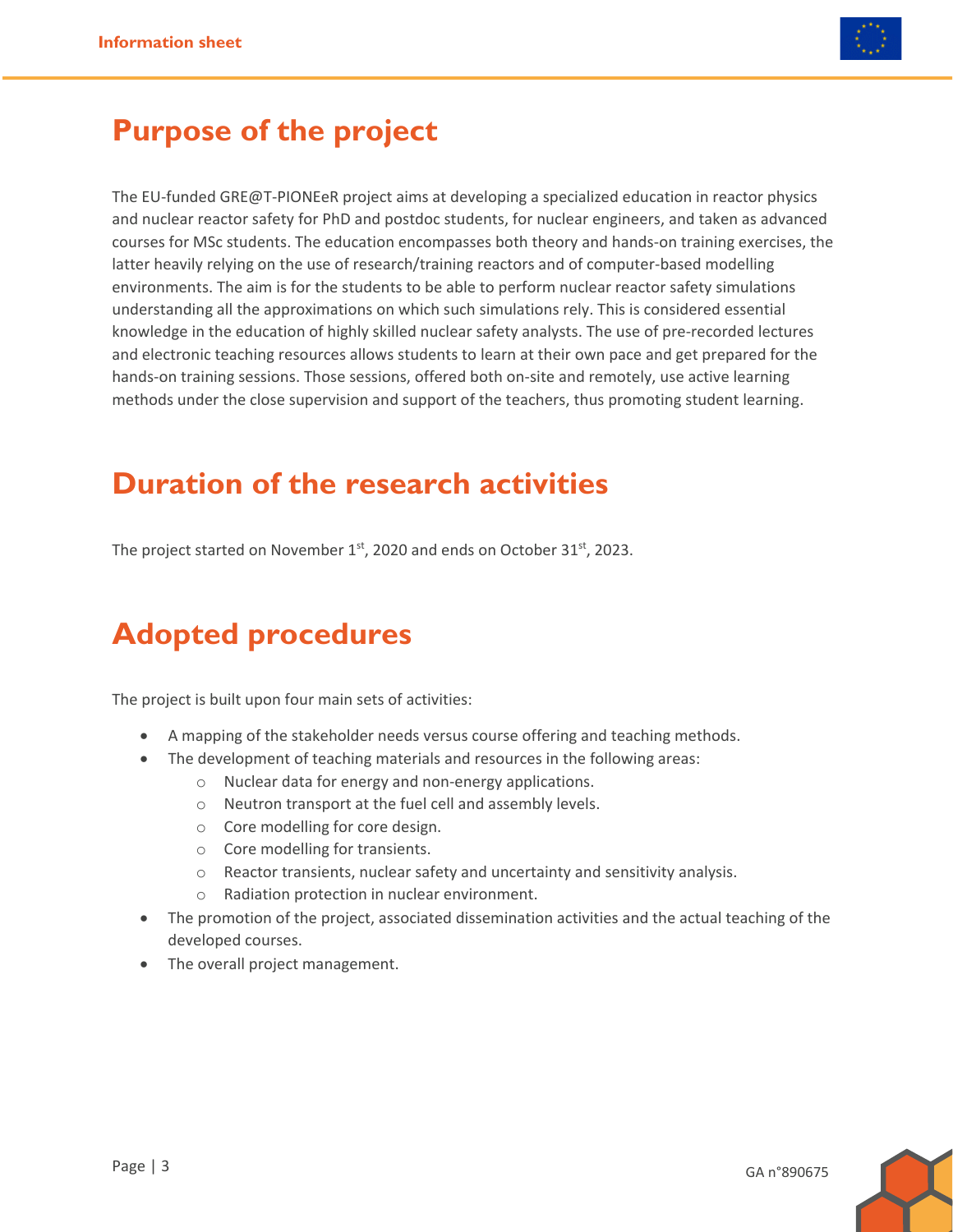

## **Voluntary participation**

Several types of participants involvement are foreseen in the project:

- Via surveys and questionnaires.
- Via interviews with focus groups.
- Via a collaborative workshop.
- Via the courses/workshops and the collection of feedback on those.

Participation to the above activities is voluntary, free of charge and without any further commitment to the project.

The participants are asked for their agreement before any personal information is collected, via informed consent forms to be filled in, when appropriate. Those forms are kept on file. The participants are free to withdraw from participation at any point. Personal data will remain confidential and anonymous.

The participants may also require their data to be deleted and removed at any time by contacting the Data Protection Officer for the GRE@T-PIONEeR consortium: Prof. Christophe Demazière (Chalmers University of Technology), e-mail: [demaz@chalmers.se,](mailto:demaz@chalmers.se) phone: +46-31-772 3082.

## **Possible risks, discomfort or disadvantages**

For the teaching activities at nuclear facilities, the participants will have to perform measurement exercises in licensed nuclear installations under radiation protection regime, which guarantees their safety. In order to avoid any potentially harmful radiation exposure, the participants will have to strictly comply with the radiation protection rules of the facilities and follow the directions of the staff. For mitigating risks of exposure, the participants will receive a briefing about the radiation protection rules before entering the facilities and will be supervised by staff members during the entire time spent at the nuclear installations.

No other risk, discomfort or disadvantages are incurred by the participants involvement into the other activities earlier listed.

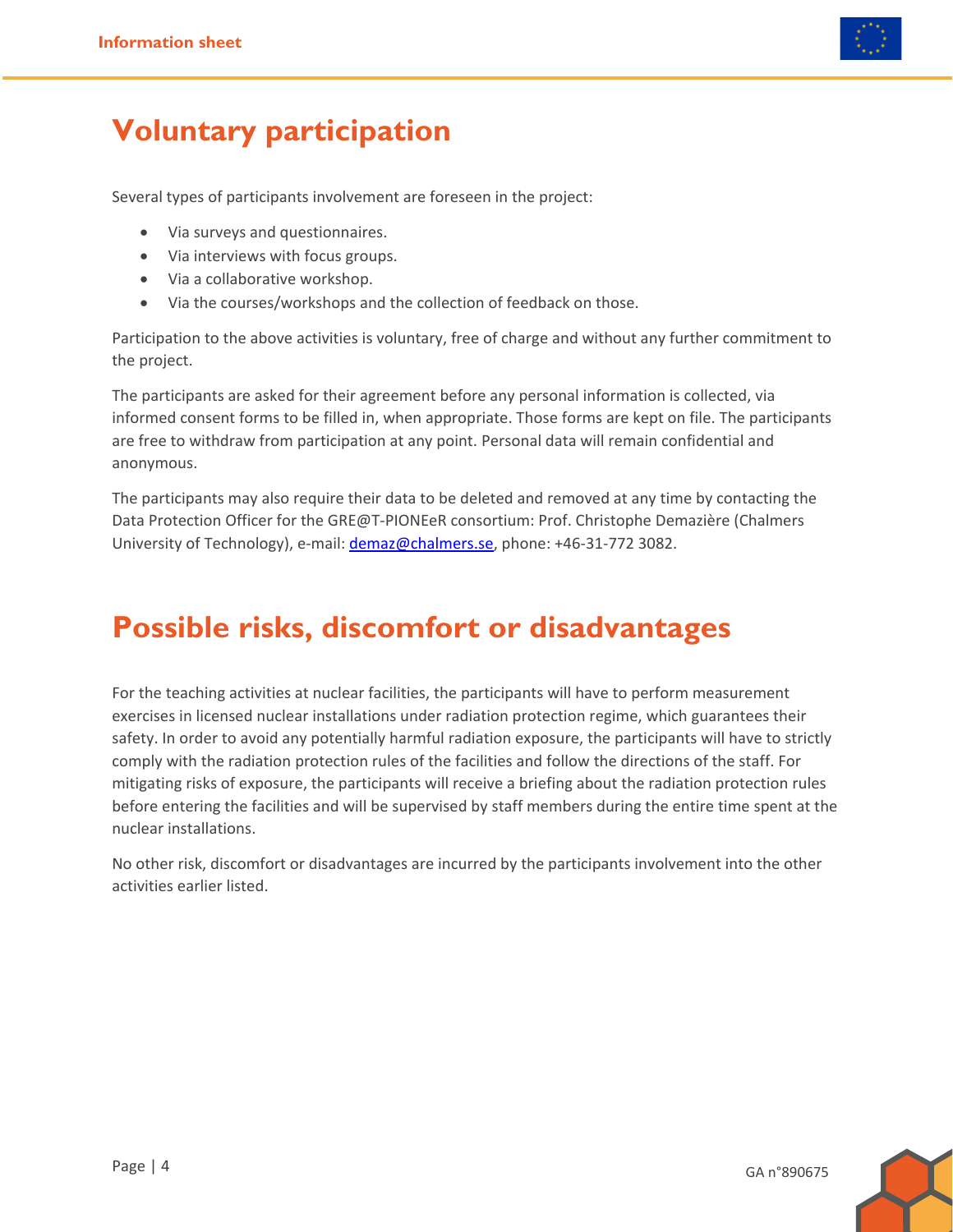

#### **Benefits to the subject or others**

The participation to the surveys, questionnaires, interviews, and the collaborative workshop allows the participants to influence the shaping of the courses to be developed by the GRE@T-PIONEeR consortium, both content-wise and pedagogy-wise.

The participation to the courses/workshops allows the participants to get in-depth knowledge about the modelling of nuclear systems, while innovative pedagogical methods favouring student engagement and learning are implemented.

The participation to the feedback surveys on the courses/workshops allows influencing further improvements of the courses/workshops.

Finally, the participation to the courses/workshops results in the creation of a network of contacts in advanced reactor physics, modelling and safety, between participants from various countries, as well as with the teachers involved in the GRE@T-PIONEeR consortium.

# **Data protection and confidentiality and privacy policies**

The GRE@T-PIONEeR consortium strictly applies the regulations expressed in international texts and codes of practices, in particular the General Data Protection Regulation (GDPR). GDPR-compliant tools are used to collect, process and store personal data. In compliance with such regulations, no data revealing racial or ethnic origin, political opinions, religious or philosophical beliefs, trade-union membership, health and sex life are processed. Only data with a strict connection with the aim of the project are collected.

The general principles to ensure the protection of personal data are the following:

- When applicable, detailed information is provided on the procedures that are implemented for data collection, storage, protection, retention and destruction and confirmation that they comply with national and EU legislation.
- When applicable, justification is given in case of collection and/or processing of personal sensitive data.

Anonymisation and pseudonymisation procedures are applied. Pseudonymisation of data is only used when necessary (for instance when performing cross-correlation analysis between various data streams), with the anonymisation of data being preferred.

Collected data are saved on secured GDPR-compliant platforms. If the data is to be shared outside the consortium, appropriate anonymization and pseudonymization procedures are applied.